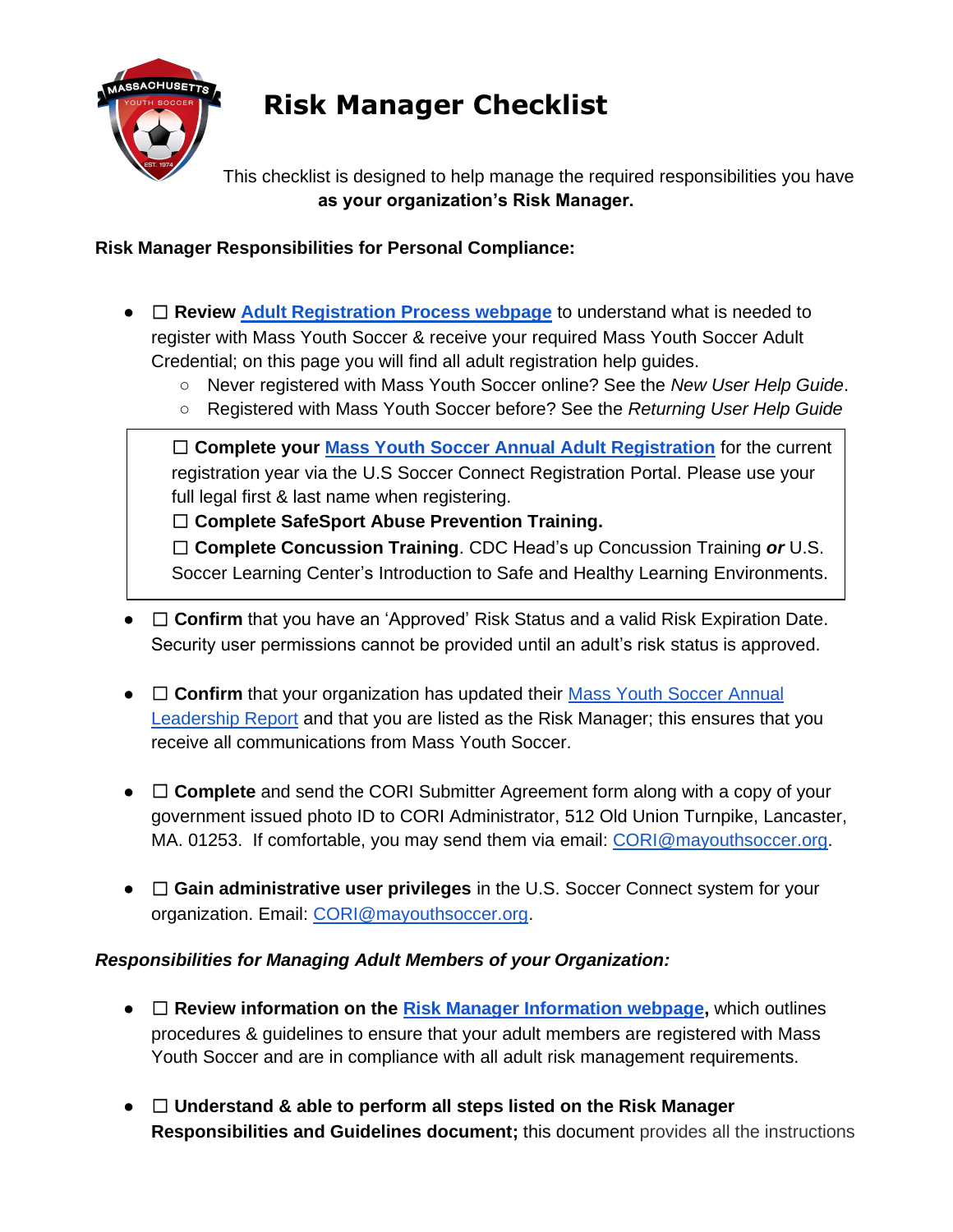you need to manage your adult members risk management requirements and print their required Mass Youth Soccer Adult Credential (see below).

● □ Open Risk Manager Responsibilities and Guidelines document (on right hand [side of Risk Manager Information webpage\)](https://www.mayouthsoccer.org/risk-manager-information/). Next, in [U.S. Soccer Connect,](https://ma-adultinfo.affinitysoccer.com/Foundation/Login.aspx?sessionguid=) you will **verify that all adult members in your organization have**:

☐ Been properly affiliated and have registered online with Mass Youth Soccer.

○ *Directions are number 2 in the document noted above.*

 $\Box$  Passport quality photo uploaded.

○ *Directions are number 3 in the document noted above.*

 $\Box$  An Approved Risk Status with a Risk Expire Date that is valid for the entire soccer registration year of which they are registering into.

○ *Directions are number 4 in the document noted above.* ☐ Completed their SafeSport Abuse Prevention Training and are checked as approved/verified.

○ *Directions are number 5 in the document noted above.*

□ Completed their Concussion Training (CDC or U.S. Soccer Learning Center) and are checked as approved/verified.

○ *Directions are number 6 in the document noted above.*

☐ Completed the CORI Verification Process (Commonwealth of Mass Law).

- *Directions are number 7 in the document noted above.*
- ☐ **All information needed for Mandatory Reporting is listed on your organization's website, including local contact information.**
- ☐ **Update organization's web site to include in the risk management section an easy to locate description of the MA Safe Soccer Athlete and Participant Safety Policy and a link to the Mass Youth Soccer website section where the policy will reside and be kept current.**
- ☐ **Communicate to all organization adult members and parent's how to locate and the importance of following the MA Safe Soccer Athlete and Participant Safety Policy. All adult participants must also review and follow** *all* **Mass Youth Soccer required safety policies.**
- ☐ **Review information under the [COVID Hub.](https://www.mayouthsoccer.org/covid-hub/) Your organization may still be responsible for assigning a COVID-19 Safety Officer. Policy information along with Responsibilities and Guidelines for this position are on the webpage. For questions regarding the COVID Hub, please contact Tamie Endow [\(tendow@mayouthsoccer.org\)](mailto:tendow@mayouthsoccer.org).**